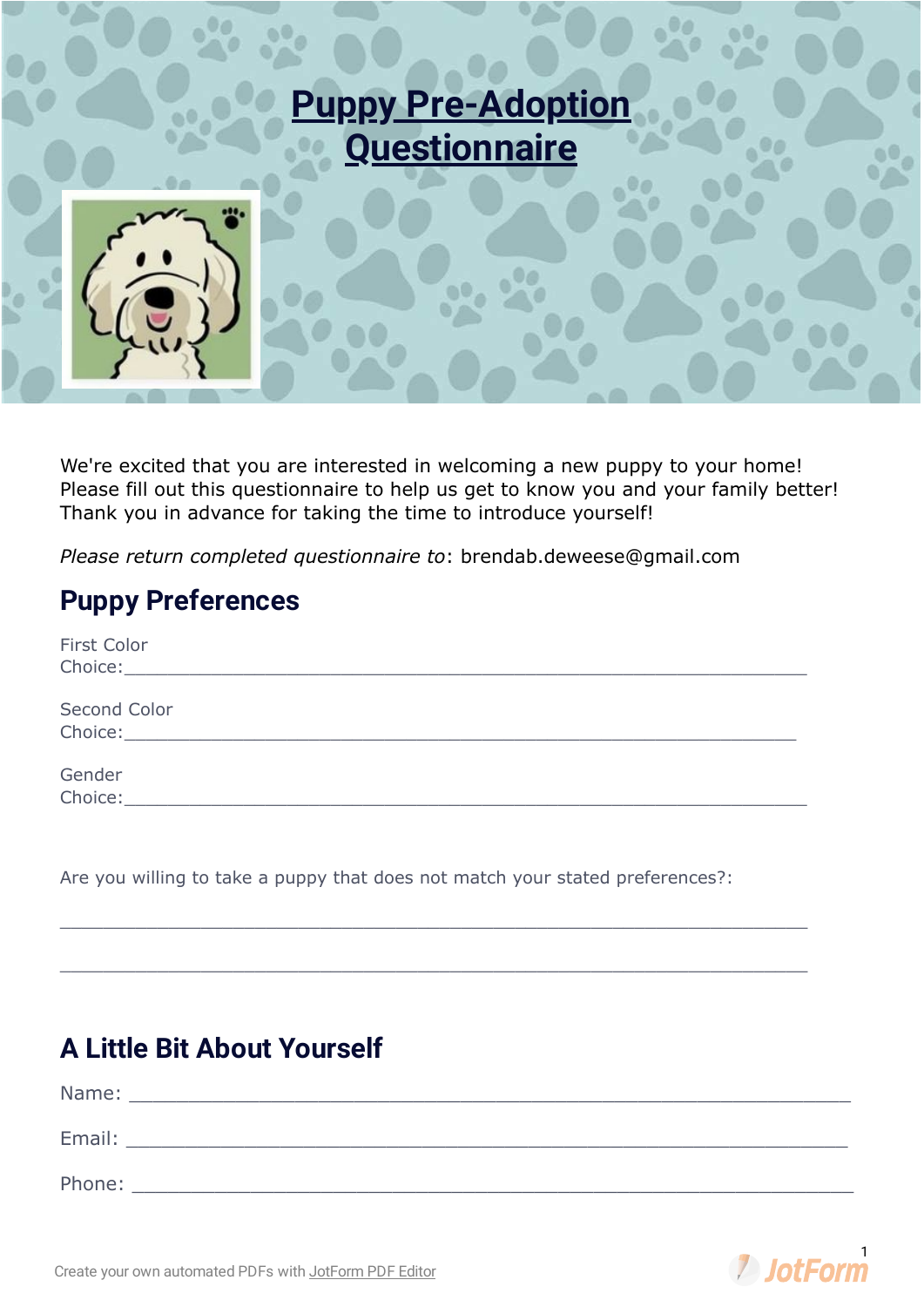Is this your first dog/first time raising a puppy?

Do you have other pets in the home? Please list breed and age.

Do you have a fenced yard? Where will the puppy spend most of its time? Will your puppy be an inside or outside dog?

How many adults/children in your home?

How many hours will the puppy be left alone (without a potty break)?

This litter will be available to go home on May 15 and May 16. Will you be available to take the puppy home at this time?

Will you be available to pick your puppy up in person in Chino Valley, AZ?

Do you agree to contact us if you need to re-home or are unable to keep this puppy for whatever reason?